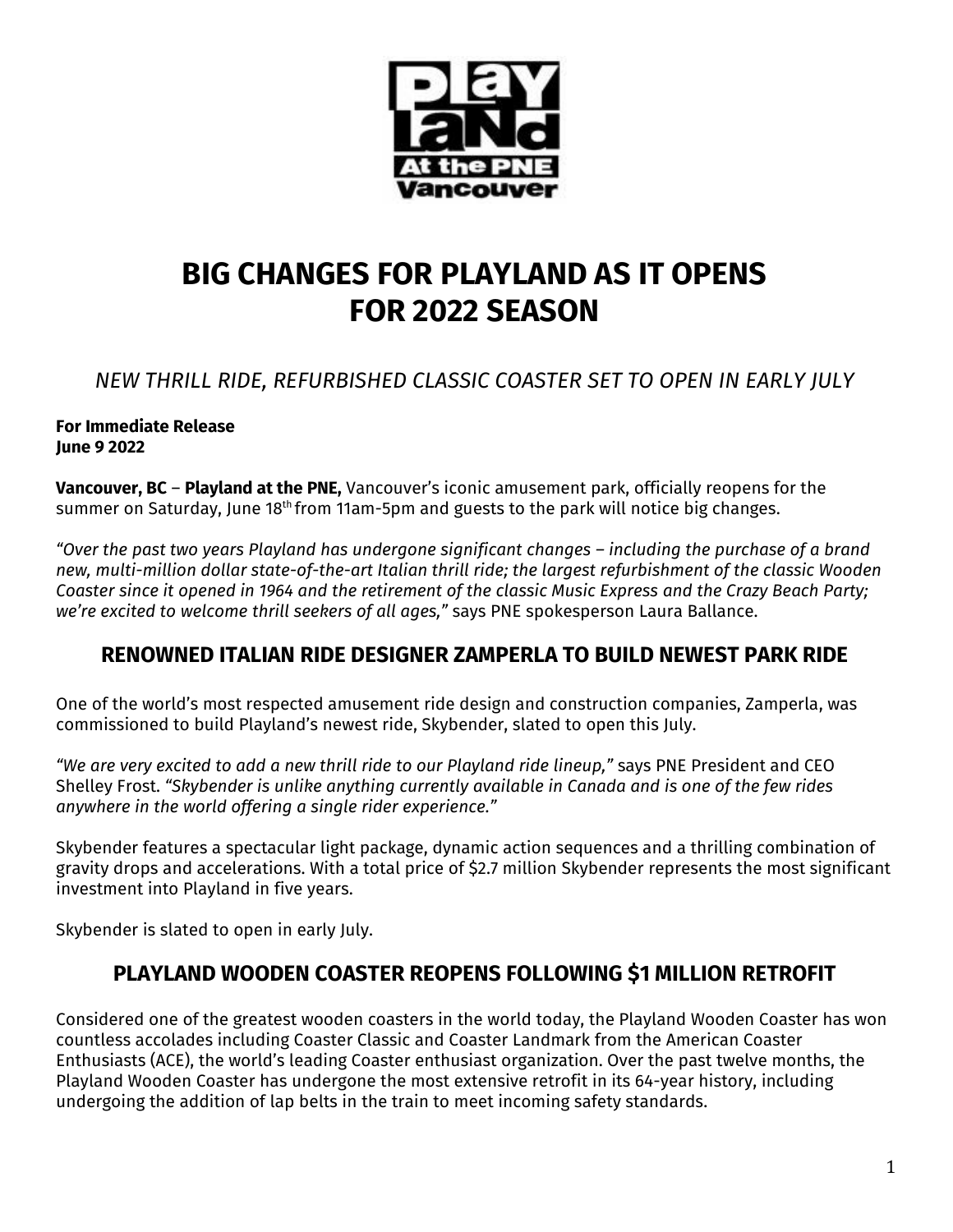The Coaster is a "living" structure, made entirely of wood outside of the friction plates where the train's metal wheels meet the frame of the ride structure.

*"Since 1958 thrill seekers from across British Columbia, Canada and around the globe have made the pilgrimage to pay homage to one of the greatest amusement rides ever constructed, the Playland Wooden Coaster,"* says PNE spokesperson Laura Ballance. *"This retrofit will ensure that this special piece of global ride history is ready to celebrate its 65th birthday in 2023 as well as many more decades thrilling Playland guests."*

The international engineering team assembled to complete the extensive project sought to ensure the signature Playland Wooden Coaster ambience of yesteryear was retained and respected in the modern retrofit.

An old-world, all-time classic, the Playland Coaster has a gritty ambience and rough and tumble exterior. Hobbyists' and fans who've braved the Coaster are familiar with the dramatic and unsuspected jerk of motion as the sixteen-passenger train is locked into position on the uptake chain at the base of the first hill. The clicking sound that follows is as universally known by Coaster fans as the stomach-churning first hill plunge and the camel-hop drops that are as signature to the ride as the picture of its iconic, skeletal frame set against the Vancouver skyline.

The refurbished Playland Wooden Coaster is slated to open in early to mid-July. *"We had hoped to reopen*  the Coaster for the start of the 2022 season in June, but delays in materials means that it will reopen in July," says Ballance. *"June will be a great time for families to enjoy Kids Playce, but the addition of Skybender, the Coaster and other park thrill favourites in July will make that the time more advanced riders will want to mark their calendars to visit the park."*

#### **2021/2022 COASTER RETROFIT FAST FACTS**

- Over 1,200 lengths of structural grade Douglas Fir have been installed this equates to over 12,000 feet of lumber
- More than 4,700 man-hours have been invested in this project
- Engineering lead on the project is: Martin and Vleminckx Rides (MVR) a world leader in the design, manufacturing, fabrication, installation and restoration of wooden roller coasters
- MVR is globally known for constructing the very first, all-wood, barrel-roll roller coaster in Jinan, China
- MVR has constructed thirteen new wooden roller coasters, worldwide, in the last 10 years, including: China, Australia and across North America

## **PLAYLAND WOODEN COASTER FAST FACTS**

- The Playland Wooden Coaster was built throughout 1957 and early 1958
- Opened in 1958
- The Coaster was designed by Carl Phare
- Head of construction was Walker LeRoy
- The train is made up of eight two-person cars (total capacity: 16)
- Maximum speed of trains  $-45$  mph
- Maximum track height 75 feet at highest point (1st hill)
- Track length is 5/8th of a mile
- Ride time is 90 seconds
- Coaster rides an average of 1/2 million guests annually
- The Coaster is powered by a 75 hp electric motor which lifts the 16